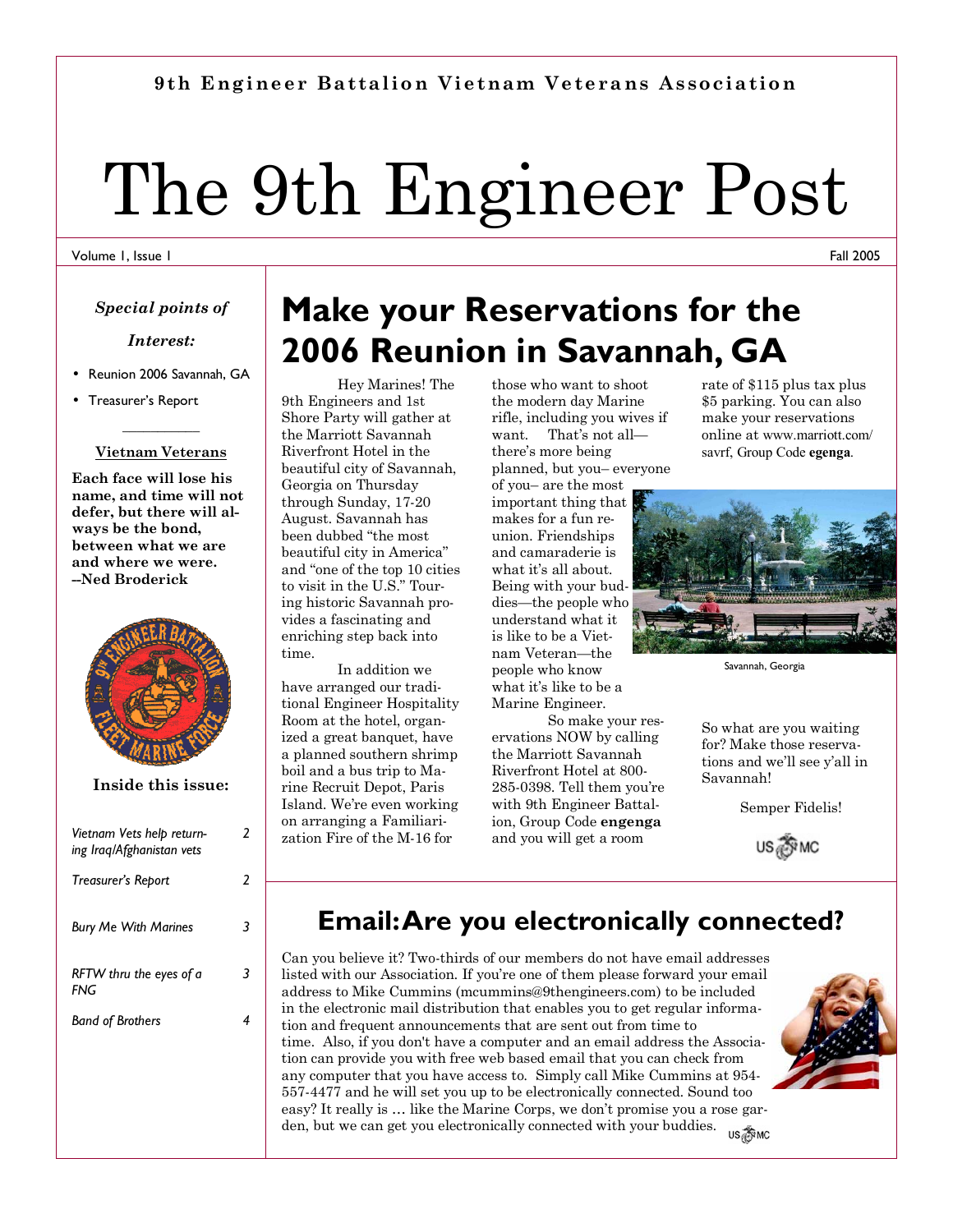### **Vietnam Vets help returning Iraq and Afghanistan war wounded**

In January 2004 when I realized Marines were going back into Iraq and that it would not be easy, and that America would be in it for the long haul, I decided to visit some of the returning wounded at Bethesda Naval Hospital. Over three decades ago after returning from Vietnam I served as one of the Marine Liaison Officers at St. Albans Naval Hospital in NYC, so I kind of had an idea as to what to expect. I now try to visit Bethesda every week or so because there is a continuous stream of wounded returning from the war in Iraq and Afghanistan.

In spite of everything one may have experienced in life, you're never quite prepared for what you see at a military hospital during wartime. During each visit many emotions flood through my mind, including some from Vietnam, but here are some things that continue to impress me:

- The youthfulness of the Marines and soldiers and their families many of the parents are in their late 30s or early 40s and are in shock when they see their severely wounded son or daughter.
- The severity of the wounds and the amazing ability of the young to heal.
- That there are women wounded  $-$  some with very severe and lifelong wounds.
- That these Marines are not high school drop outs many have college time, some a lot, and many have computer skills. In general, they are very bright young men and women.

Having had a long and successful career in construction, I knew this industry would be able to use the talents and skills of some of these Marines when their military service is over. But I was a little surprised when my good friend and retired Judge, Jack Farley, who many of you know, informed me that over 40% of the amputees now return back to active duty.

Regardless, I decided to approach Turner Construction Company, and with Jack Farleyís help, some of the top people in the Marine Corps and Army in an attempt to influence them to set up web sites to help wounded veterans search for career opportunities in the construction industry when they returned to the real world. I am happy to say that we're beginning to have some success in this endeavor.

As many of you already know, Jack Farley is a decorated Vietnam Veteran and amputee. He now dedicates himself as an advisor and mentor at Walter Reed Hospital and continues to help with skiing and golfing programs for amputees. We both help with a fly fishing program that some of the guys set up. Everyone should know that the staff at both Bethesda and Walter Reed do an incredible job, beyond what you can imagine and deserve the nationís admiration and thanks.

But unfortunately the war continues to produce many wounded and as the days pass Marines and soldiers continue to arrive. And yes, I've met young wounded Marine engineers ...and as you all know ... they are usually a little brighter than the Grunts ... and as they recovered from their wounds I told them about the 9the Engineer and 1st Shore Party Vietnam Veterans Association. These incredible young men and women know we Vietnam Veterans will never abandon them and that we are committed to do all we can to help them return to a successful and fulfilling life.

They also know that I am very proud to know them.

-Submitted by Bob Nilsson-

US TIMC

Treasurer's Report

The Association has no liabilities. Account balance as of September 16, 2005 is \$7,545.49 Interest accrued to-date in 2005 \$9.93 Interest accrued in 2004 \$21.27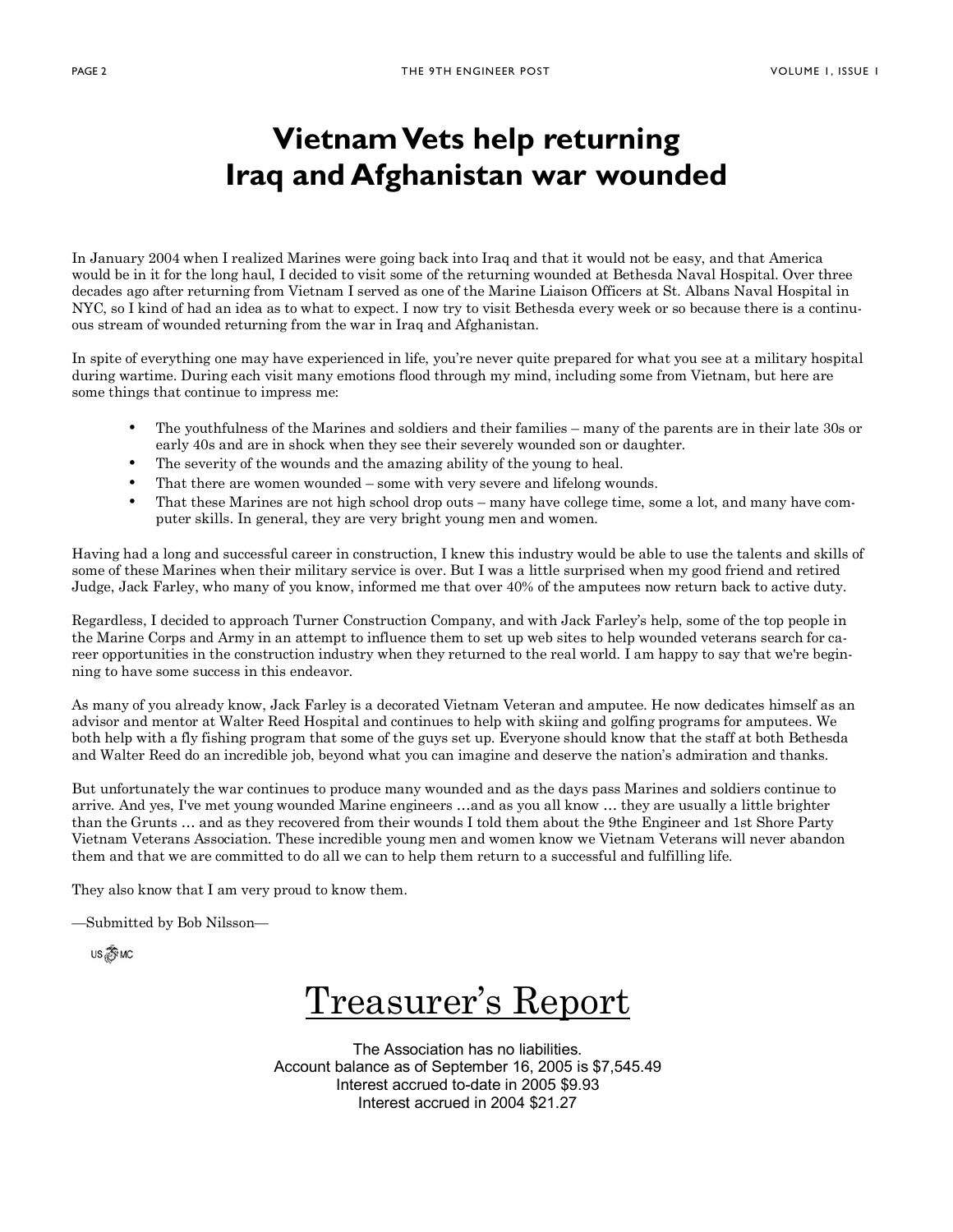# **Bury Me With Marines**

 **Iíve played a lot of roles in**  life; I've met a lot of men, I've **done some things Iíd like to think Iíd never do again. And though Iím young, Iím old enough to know some day Iíll die, And to think about what lies beyond, and beside whom I would lie.** 

 **Perhaps it doesnít matter much; still if I had my choice, Iíd want a grave ëamongst Marines when at last death quells my voice. Iím sick of the hypocrisy, of lectures of the wise. Iíll take the man, with all the**  flaws, who goes, though scared... **and dies.** 

 **The troops I knew were commonplace; they didnít want**  **the war; They fought because their fathers, and their fathers had before. They cursed and killed and wept...God knows** they're easy to deride...But bury **me with men like these; they faced the guns and died.** 

 **Itís funny when you think of it, the way we got along. Weíd come from different worlds to live in one where no one belongs. I didnít even like them all; Iím sure theyíd all agree,** 

 **Yet I would give my life for them, I know some did for me. So bury me with Marines, please, though much maligned they be. Yes, bury me with Marines for I miss their company.** 

**Weíll not soon see their likes again; weíve had our fill of war.**  Bury me with men like them...till **someone else does more.** 

> **Written by an unknown Marine**



### **RFTW THRU THE EYES OF A "FNG"**

They told me "it will blow your mind" and that "it will be a life-changing experience." Well, here I am, almost 60 years old, a relatively new "biker" going with my VVA brothers from Chapter 785 Orange County, CA. I have to admit I had some reservations: would I be able to "keep up" while not disrupting the flow of the run, or overstepping any boundaries of safety that we had to adhere to on the road; questions bounced around in my head along with some self-doubt and apprehension  $\dots$  I told myself to "STUFF IT!" I thought "mind-blowing", life-changing"...I HAD TO DO THIS!

Day 1 - Ontario, CA to Williams AZ.; approximately 250 bikes, trikes, bikes w/sidecars; 420 Miles. ... I (We) did the first leg! WOW!! "Mind-blowing"? "Life-changing"? No-more like "What a spectacle"; "Awesome sight and sound" of this "Rolling Thunder" charging down the road; and I was a part of it ... Very Cool! But I thought to myself, what am I missing? Why am I not feeling what they (my VVA brothers Greg Young and Bill Mimiaga) felt last year? Maybe this isn't going to grab me like it did them. I felt a little sad that I didn't have the depth of feeling for RFTW as Greg and Bill. But I decided to just open up to the experience and absorb it all moment by moment.

Day 2 - Williams, AZ to Gallup, NM; 230 miles. We all attended the morning riders meeting, then our VVA 785 group decided to hit the road ahead of the main pack. Up the on-ramp, on to the Interstate leaving Williams behind; we settled into our staggered formation ... Harry Parmer at "Point," followed by Bill Mimiaga, Gene and Lisa, myself, Binh Pham, and John Boyle "Tail-end Charlie"; enjoying the beautiful day and awesome scenery and then ... TEARS! I started crying and could not stop!

For the next 20 minutes tears flowed from my eyes and down my face. What the hell is going on inside of me? And then it hit me like a ton of bricks! Our Squad was heading out to "the bush" from our base camp, going on patrol once again! We were going because others were not able! Now I understood the mission, and my place in it. Yesterday I reported for duty; today I was part of a special squad put together to perform a special mission WITH and FOR Special people!! It "blew my mind"; it "changed my life"!

With deep humility and honor, Sgt. Bruce Pilch USMC Vietnam - Nov. 1967 - Nov. 1968 2nd Battalion 26th Marines SEMPER FI